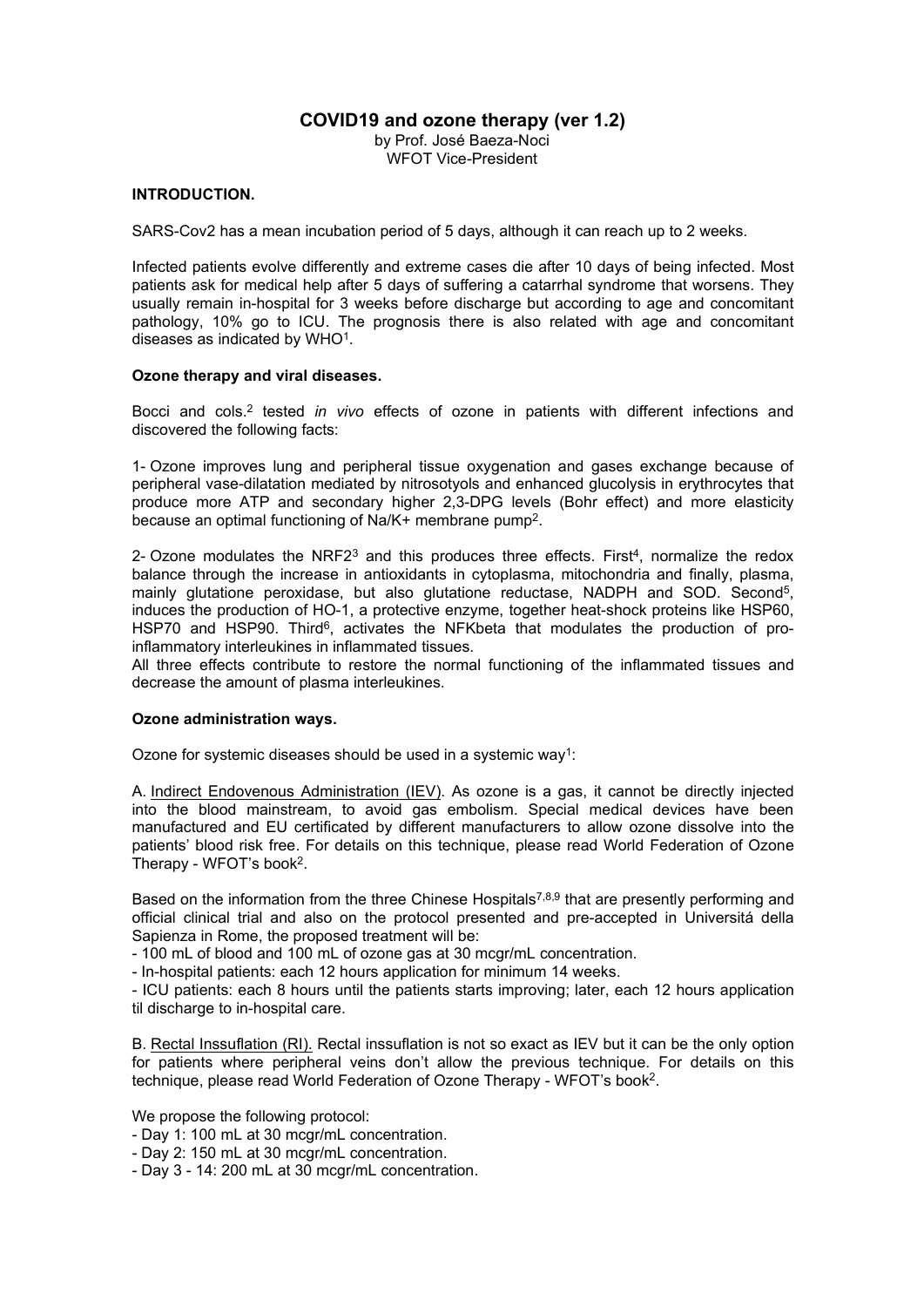- In-hospital patients: each 12 hours application for minimum 14 weeks.

- ICU patients: each 8 hours until the patients starts improving; later, each 12 hours application til discharge to in-hospital care.

#### **Complementary treatments to ozone administration.**

To help ozone effect, it is advisable although not mandatory, the administration during the ozone treatment of:

- Vitamine C: 3 gr each 12 hours, 6 hours after ozone administration. 1 gr each 12 hours is standardize in Italy and Spain protocols for COVID19.

- Glutatione: 600mg each 12 hours, 6 hours after ozone administration. This substance is administered because ozone effect is partially based on it and old patients may have a low blood glutatione level.

## **TRIAL DESING.**

#### **Purpose:**

- 1. Enhance respiratory function.
- 2. Stop the blood interleukine storm.
- 3. Limit patients needing ICU.
- 4. Shorten the time in hospital.

#### **Inclusion criteria:**

1. Confirmed patients (or legal guardian) sign a written informed consent form.

2. Aged from 18 to 80 years, male or female.

3. Patients with positive detection of 2019 Novel Coronavirus Pneumonia fluorescence RT-PCR in respiratory specimens or blood samples.

4. Mild ill and severe ill patients NOT IN ICU are grouped based on the "Handbook of COVID-19 Prevention and Treatment".

#### **Exclusion criteria:**

1. Patients who may be transferred to other hospitals that are not included in the trial within 72 hours.

- 2. G-6PD defect (Major Favism).
- 3. Pregnancy, especially early pregnancy.

4. Patients who continually use immunosuppressant, or are organ transplant recipients within 6 months.

5. Patients who are receiving other clinical trials.

#### **Interventions:**

WE SHOULD RANDOMIZE the patients going for control IEV or RI groups:

- 1. Control group. 60 patients. Conventional treatment.
- 2. Mild ill patients: 15 patients. Conventional treatment + ozone protocolA (IEV).
- 3. Mild ill patients: 15 patients. Conventional treatment + ozone protocol B (RI).
- 4. Severe patients: 15 patients. Conventional treatment + ozone protocolA.
- 5. Severe patients: 15 patients. Conventional treatment + ozone protocolB.

#### **Outcomes:**

- 1. Primary:
	- 1. Chest CT or XRay: interstitial pattern.
	- 2. Whole blood cell analysis: leucocytes recount.
	- 3. Oxygenation index: SpO2.
	- 4. Inflammation index: PCR. (optional: IL6, procalcitonin, ferritin, D-dimer)
	- 5. Fever: axillary temperature.